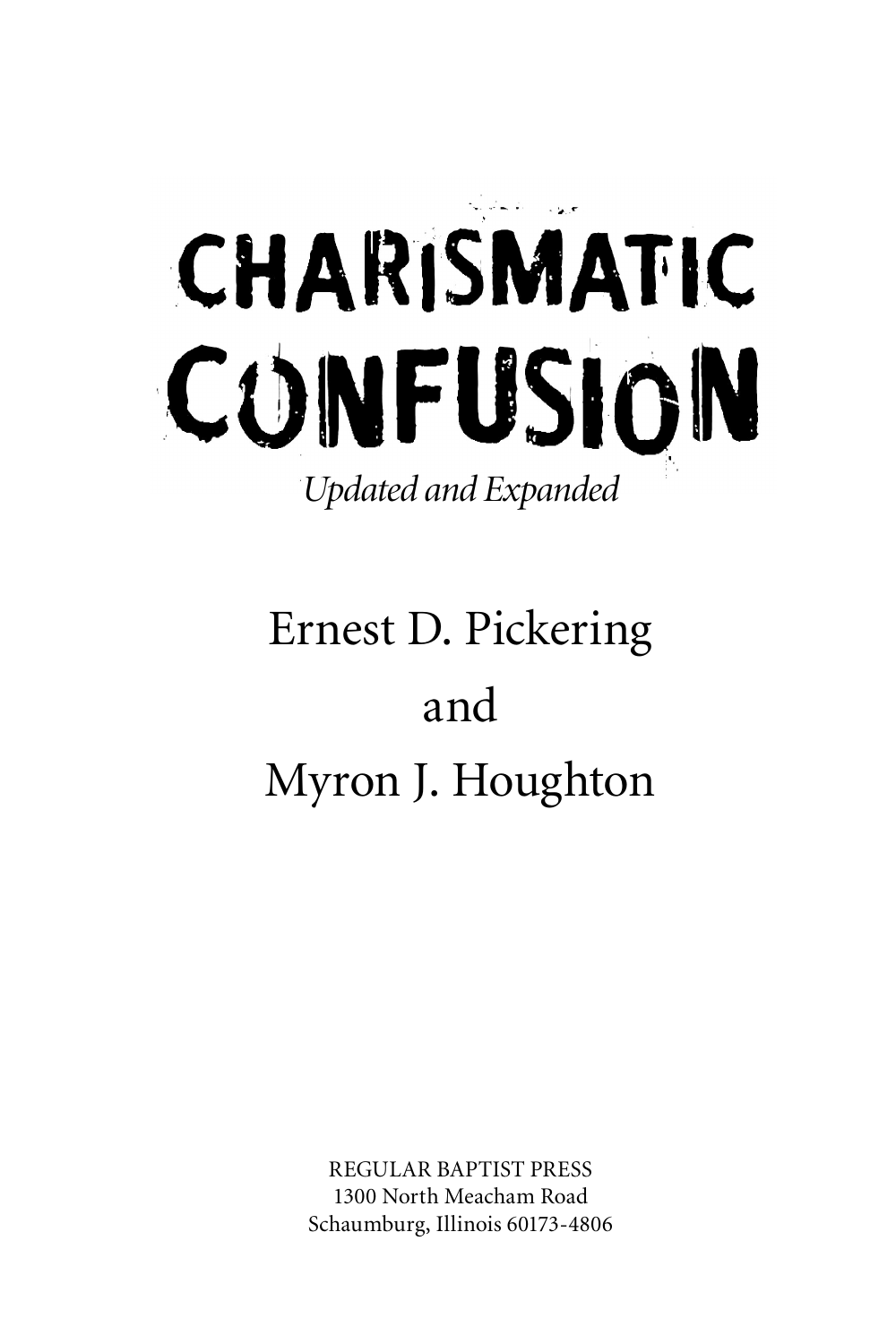CHARISMATIC CONFUSION © 2006, 1980 Regular Baptist Press • Schaumburg, Illinois www.regularbaptistpress.org • 1-800-727-4440 Printed in U.S.A. All rights reserved RBP5357 • ISBN: 978-1-59402-420-7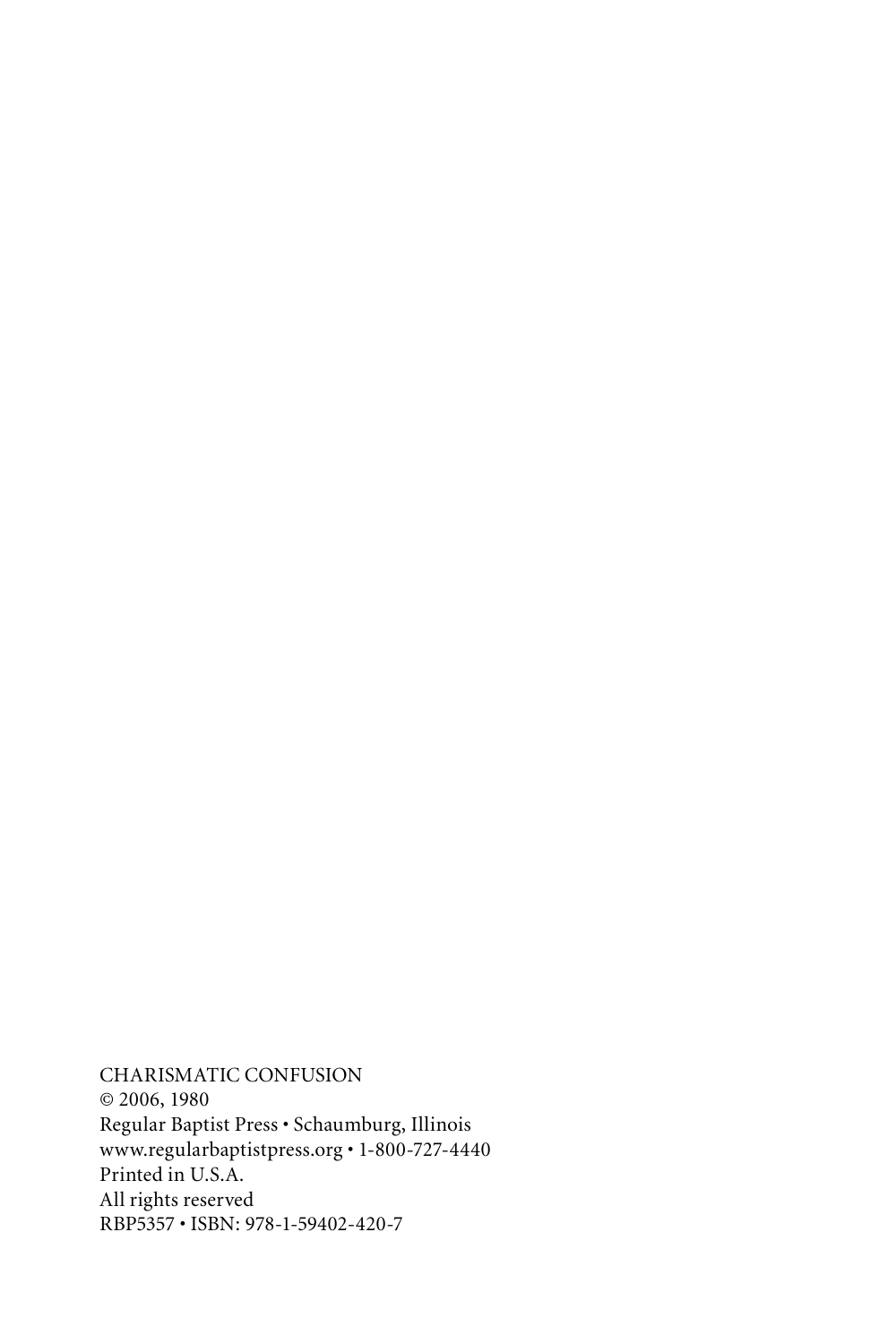#### **Contents**

Charismatic Confusion in the 21st Century 7 Preface to the Updated Edition 9 The First Wave: Classical Pentecostalism 11 The Second Wave: The Charismatic Movement 15 The Third Wave: Signs and Wonders 19

Charismatic Confusion 23

Preface to the Original Edition 25

Exegetical Confusion 27

Dispensational Confusion 33

Theological Confusion 43

Ecclesiastical Confusion 49

Conclusion 57

Bibliography 59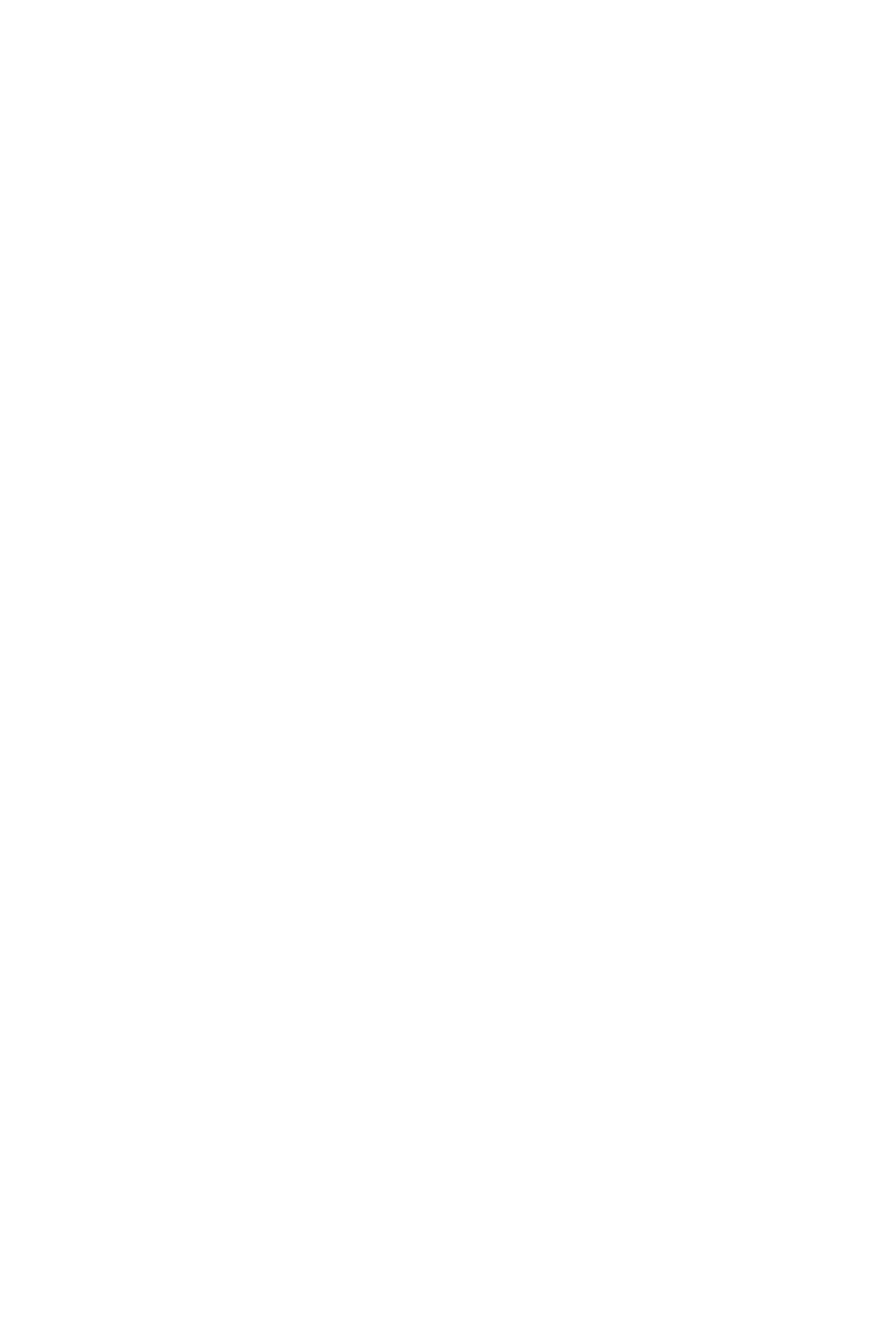# **CHARISMATIC** CONFUSION IN THE 21ST CENTURY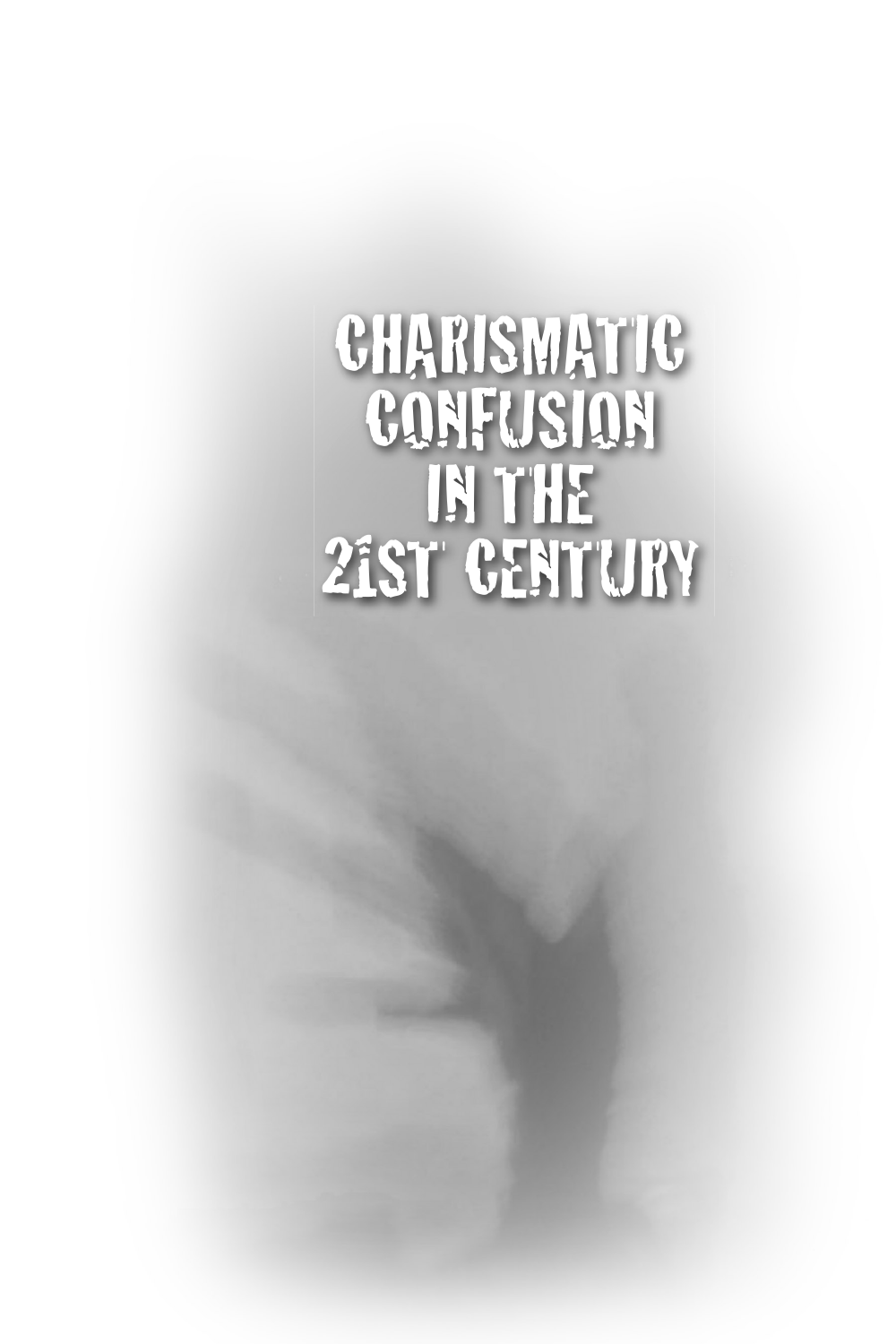### Preface to the Updated Edition

I am honored that the editors at Regular Baptist Press have asked me to update the booklet entitled *Charismatic Confusion* written by my former theology professor, Dr. Ernest D. Pickering. It was published in 1976 by Baptist Bible College, Clarks Summit, Pennsylvania, and later published by Regular Baptist Press.

Rather than interrupting the flow of Dr. Pickering's work with my thoughts, I have chosen to provide this introductory update to the current charismatic scene and then to provide some current data for Dr. Pickering's original work.

In this update I intend to accomplish three goals.

First, I will sharpen the distinction between classical Pentecostalism (known as the "first wave" of the twentieth-century renewal of the gifts) and the charismatic movement (known as the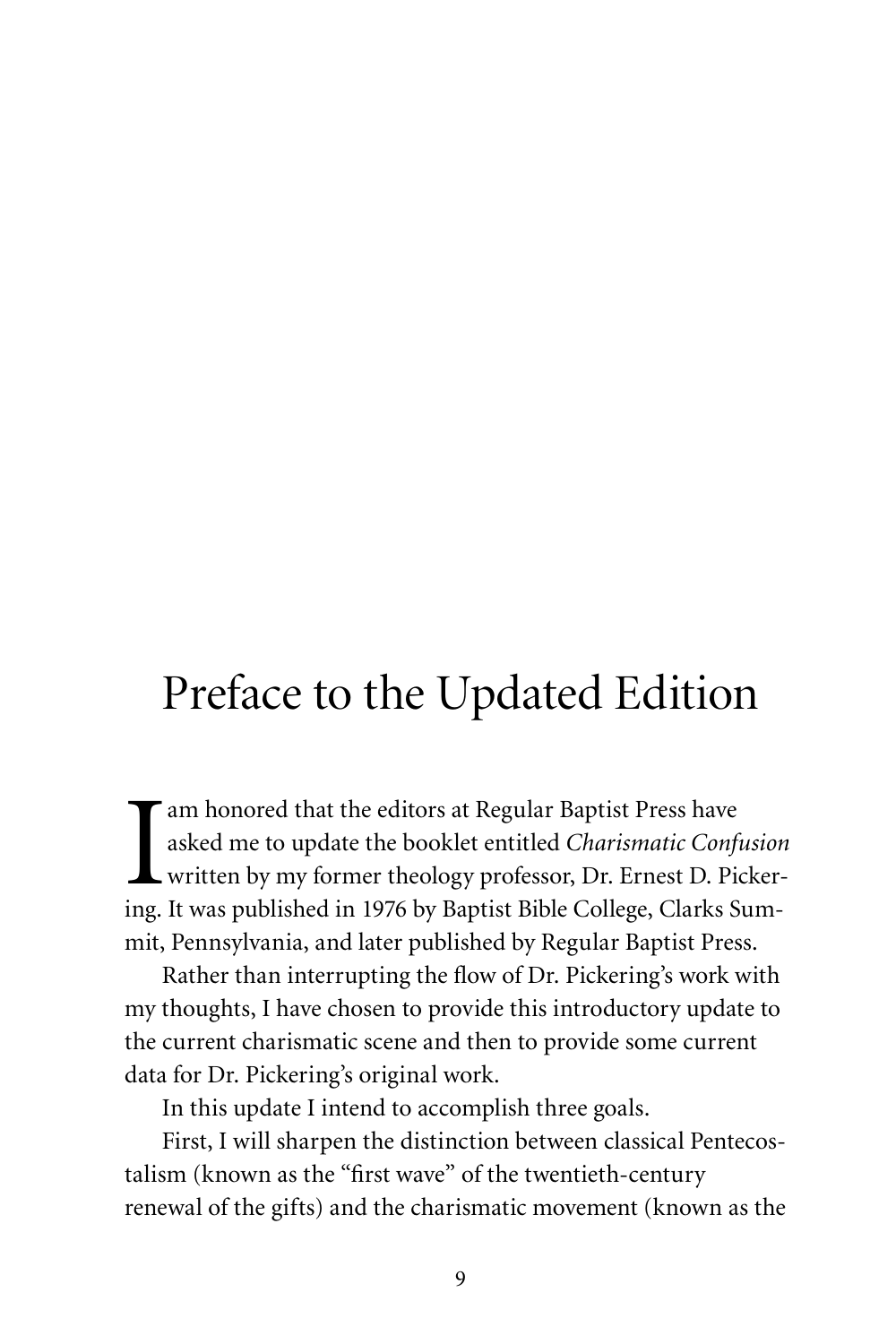"second wave"). A reference work that I found very helpful is *The New International Dictionary of Pentecostal and Charismatic Movements* (revised and expanded edition, Stanley M. Burgess, editor, Eduard M. van der Maas, associate editor; hereafter identified as NIDPCM).

Second, I will describe the "third wave," a movement that promotes and emphasizes "signs and wonders" but which did not exist at the time Dr. Pickering wrote his booklet.

Third, and finally, I will supplement each of the four major sections of Dr. Pickering's work with updated material.

These updates are found under the heading of "Confusion in the 21st Century" at the conclusion of each of Dr. Pickering's chapters.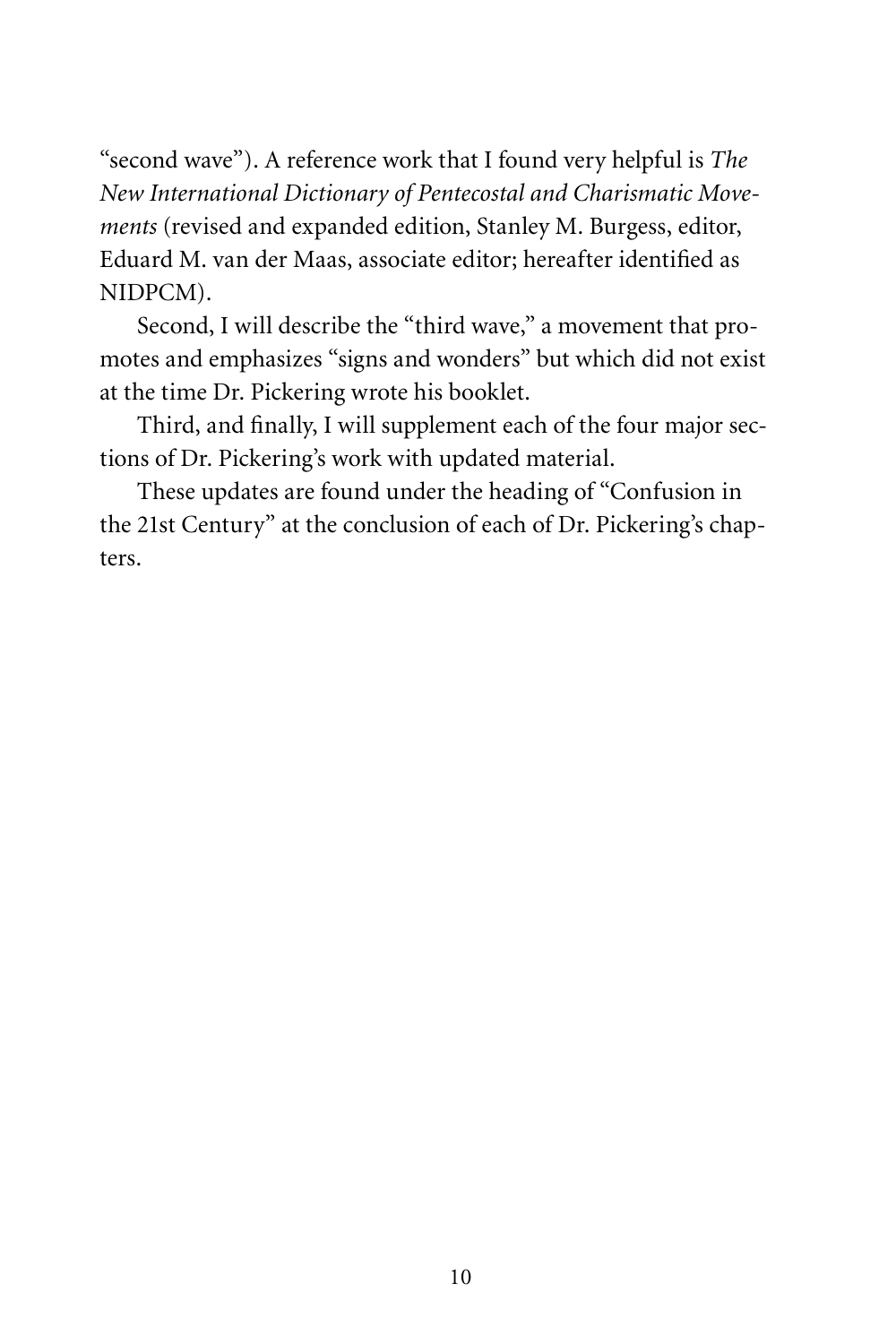### The First Wave: Classical Pentecostalism

This movement began in the early 1900s among Wesleyan<br>(or Holiness) people who believed God wanted to perform<br>two works of grace in the life of a person: *salvation* in wh<br>one's sins were pardoned and a later work called (or Holiness) people who believed God wanted to perform two works of grace in the life of a person: *salvation* in which one's sins were pardoned and a later work called *sanctification* in which the root of sin was replaced by intense love for God. For Wesleyans who had embraced Pentecostalism, speaking in tongues became the inevitable evidence of a third work of grace: the baptism of the Holy Spirit.

Generally when Holiness people began to speak in tongues, their denominations expelled them, and so they formed new organizations. Two such groups are the Church of God (Cleveland,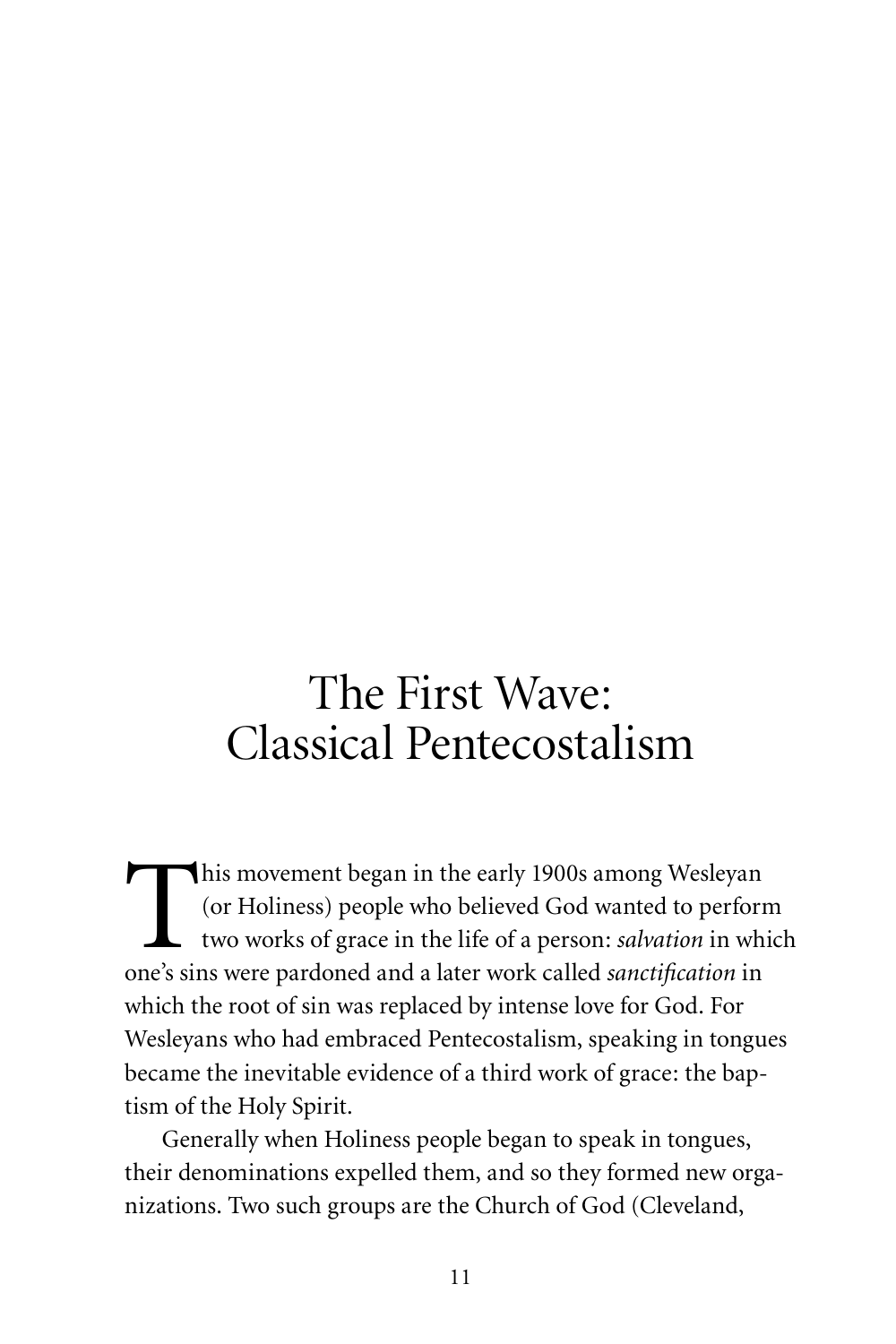Tennessee) and the Pentecostal Holiness Church (since 1975 known as the International Pentecostal Holiness Church; NIDP-CM, 800).

Soon people from non-Wesleyan churches were speaking in tongues. They rejected the idea that believers could have the root of sin removed in an experience called sanctification. Instead they saw speaking in tongues as an evidence of the baptism of the Holy Spirit for power in growth and service. These people were known as "finished work" Pentecostals. The Assemblies of God denomination promotes this belief.

Another major theological division among early Pentecostals concerned the baptismal formula: Should one be baptized in the name of the Father, Son, and Holy Spirit, or in the name of Jesus Christ? Among those who argued for the latter formula were some who denied the triune nature of the Godhead, teaching instead the idea that there is only one Person in the Godhead. They believe Jesus is the name of the Father, Son, and Holy Spirit. Many of these people began to teach that water baptism in the name of Jesus, along with speaking in tongues, was necessary for the forgiveness of sins. The United Pentecostal Church advocates this view.

Classical Pentecostals taught that all of the gifts had been restored, and this included healing. They believed that Christ's death not only purchased forgiveness of sins but also healing for the body, and that believers have a right to claim both benefits. Support for faith healers like Kathryn Kuhlman and Oral Roberts has always been great. Another healing evangelist, Kenneth Hagin, Sr., has had a Pentecostal ministry since the late 1930s that has emphasized not only healing but prosperity as God's will for believers.

Characteristics of classical Pentecostalism include (1) a heritage originating in the early 1900s, (2) a strong emphasis on both personal and organizational separation, (3) a belief that security was conditional, thus salvation could be lost, and (4) an insistence that speaking in tongues was the necessary initial evidence of the